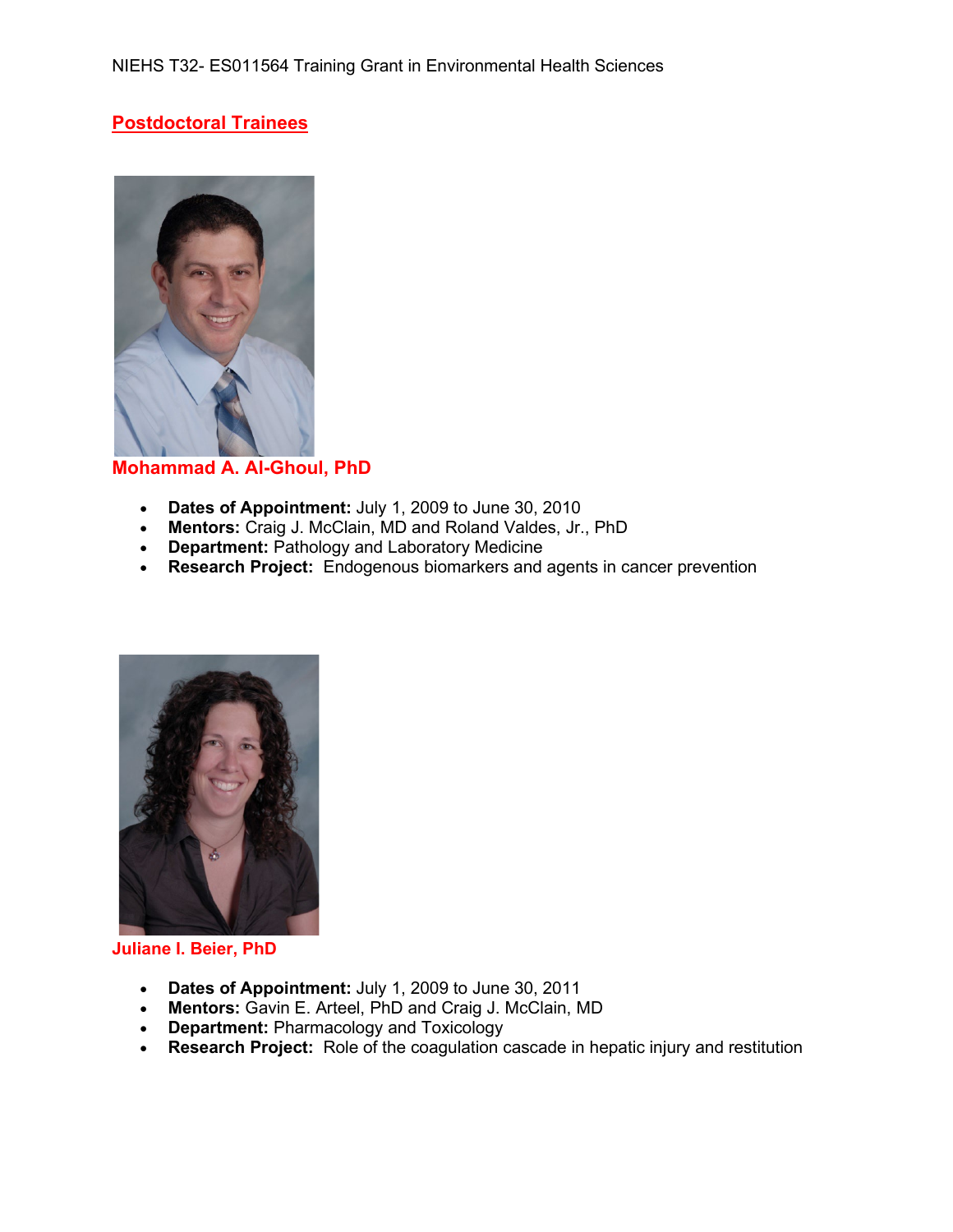

**Yiqun Mo, MD, PhD**

- **Dates of Appointment:** July 1, 2009 to June 30, 2011
- **Mentors:** David J Tollerud, MD, MPH and Qunwei Zhang, MD, MPH, PhD
- **Department:** Environmental and Occupational Health Sciences
- **Research Project:** Health effects of ambient ultrafine particles and engineered nanoparticles



### **Yanci O. Mannery, PhD**

- **Dates of Appointment:** July 1, 2010 to June 30, 2012
- **Mentor:** Craig J. McClain, MD
- **Department:** Medicine
- **Research Project:** Mechanisms and treatment of alcoholic, non-alcoholic, and toxicantassociated steatohepatitis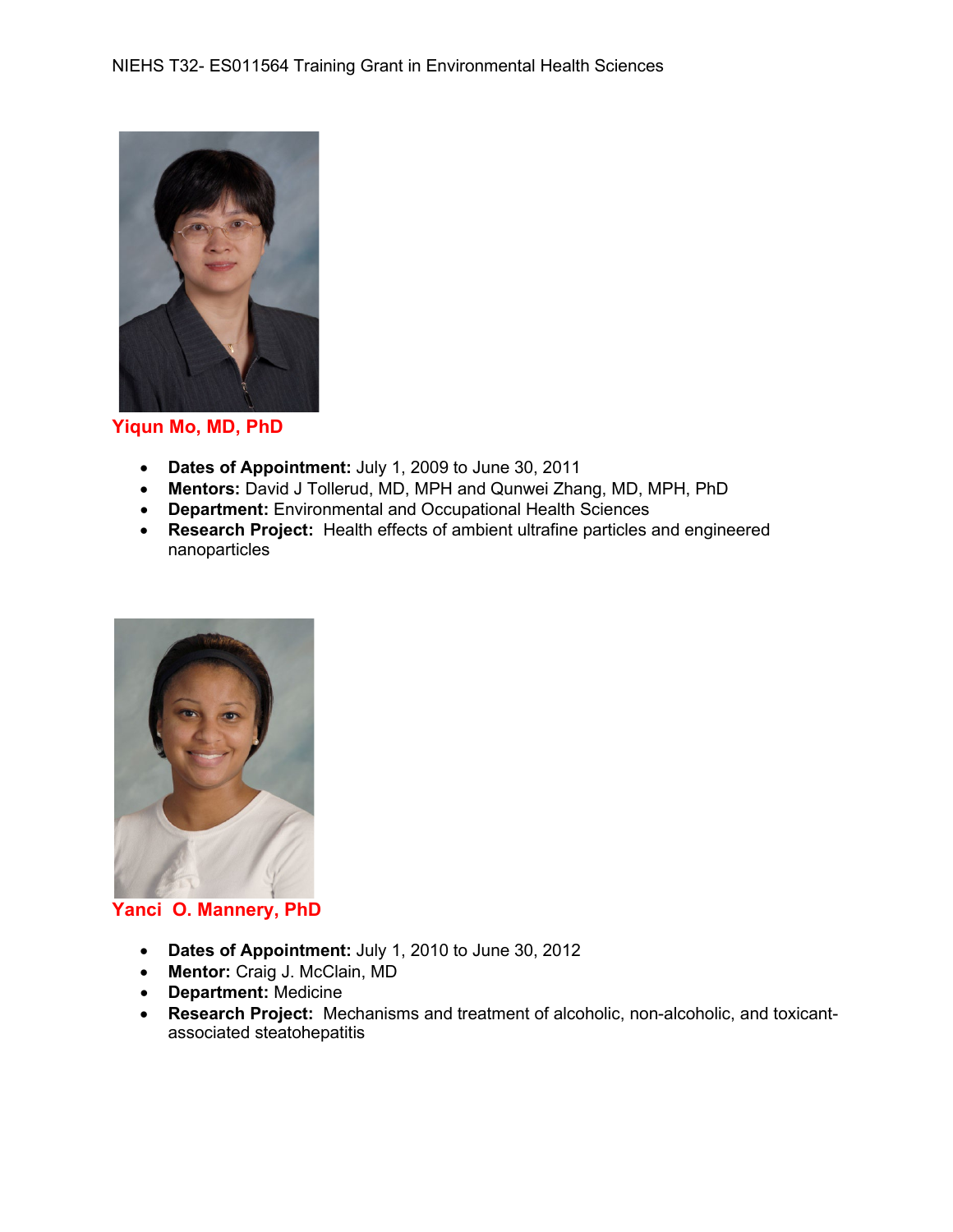

**Lori M. Millner, PhD**

- **Dates of Appointment:** August 1, 2011 June 30, 2013
- **Mentor:** Roland Valdes, Jr, PhD and Mark Linder, PhD
- **Department:** Pathology and Laboratory Medicine
- **Research Project:** Characterization of genetic and epigenetic modifications at the single cellular level



**Katherine S. Bourcy, PhD**

- **Dates of Appointment:** August 1, 2011 July 31, 2013
- **Mentor:** David W. Hein, PhD and Jan Sullivan, MD
- **Departments:** Pharmacology & Toxicology/ Pediatrics
- **Research Project:** Role of human arylamine N-acetyltransferase 1 in cell proliferation, carcinogenesis and birth defects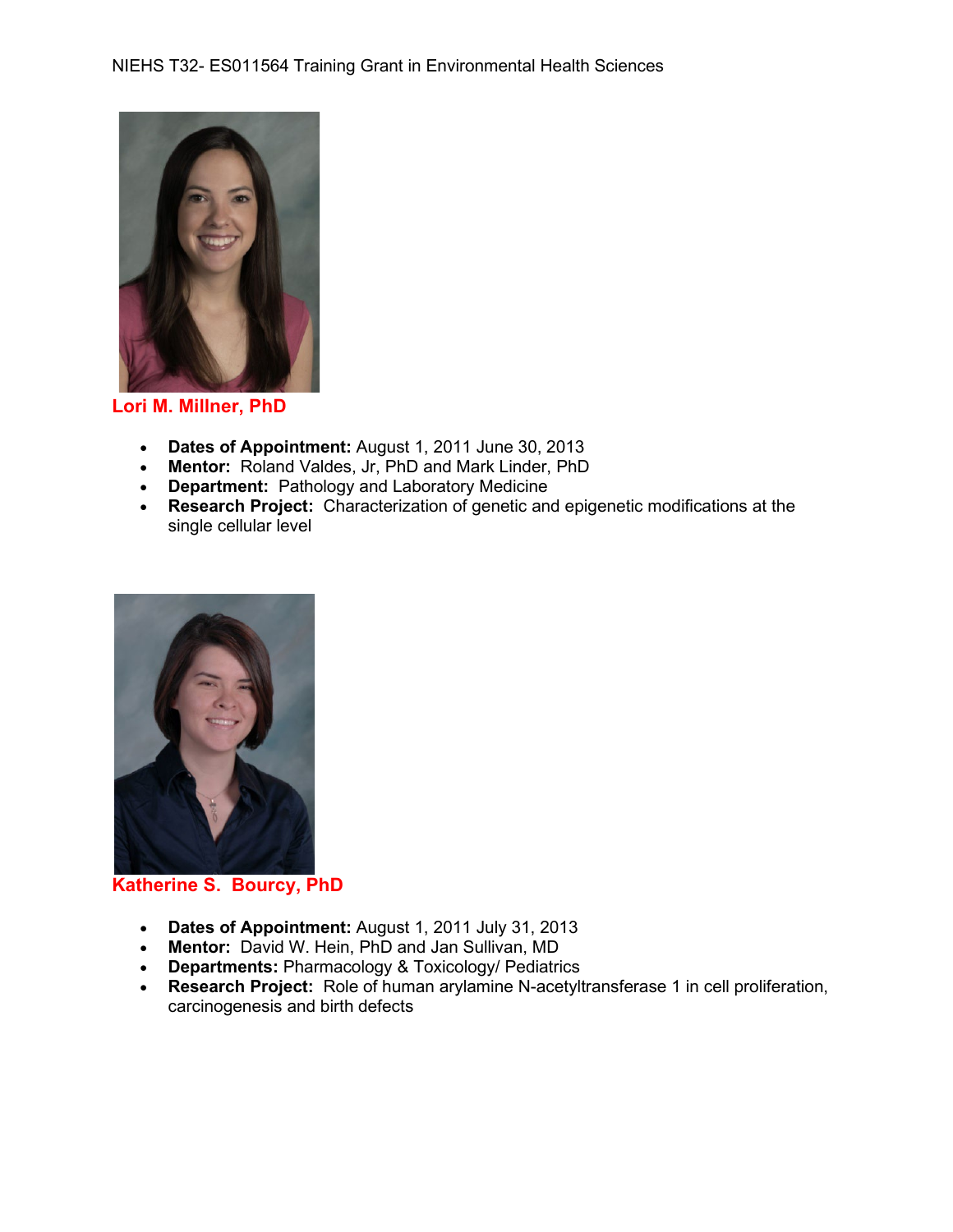

**Smita S. Ghare, PhD**

- **Dates of Appointment:** July 1, 2012 to June 30, 2015
- **Mentor:** Craig J. McClain, MD
- **Department:** Medicine
- **Research Project:** The impact of environmental factors on highly active antiretroviral therapy -induced hepatotoxicity



### **Scott C. Smith, PhD**

- **Dates of Appointment:** July 1, 2013 to June 13, 2015
- **Mentors:** Robert Greene, PhD and Micelle Pisano, PhD
- **Department:** Birth Defects Center
- **Research Project:** Epigenetic and developmental consequences of environmental tobacco smoke exposure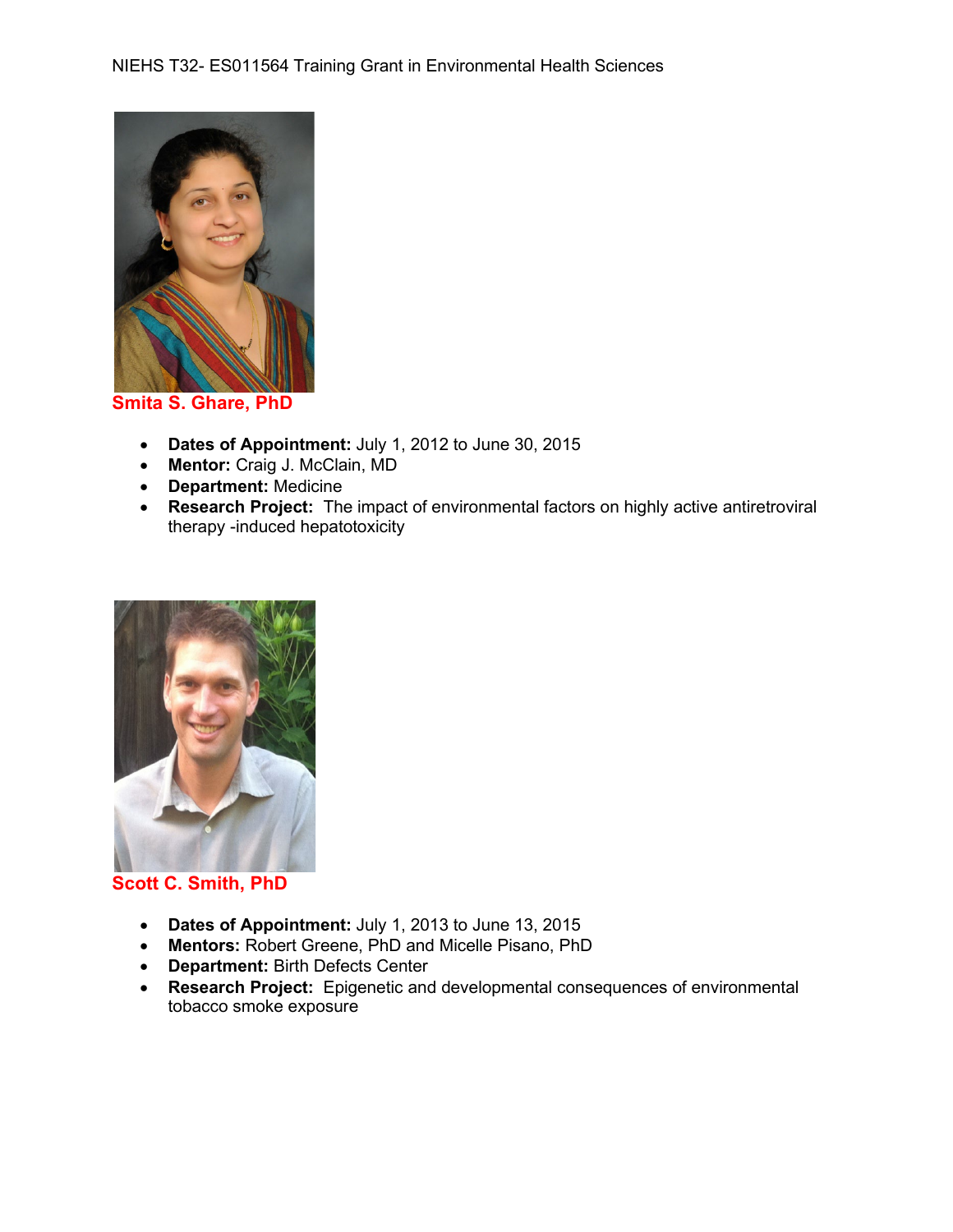

**Adam Perez, PhD**

- **Dates of Appointment:** November 1, 2016 to October 31, 2017
- **Mentor:** John P. Wise, Sr., PhD
- **Department:** Pharmacology and Toxicology
- **Research Project:** Chromate induced pluripotent stem cells in the lung as a possible mechanism for development of lung epithelial carcinomas.



 **Sadiatu Musah, PhD**

- **Dates of Appointment:** February 1, 2017 to December 31, 2018
- **Mentor:** Gary Hoyle PhD
- **Department:** Environmental and Occupational Health Sciences
- **Research Project:** Therapeutic efficacy of an inhaled corticosteroid and a long-acting adrenergic agonist for treating multiple aspects of chlorine-induced lung injury.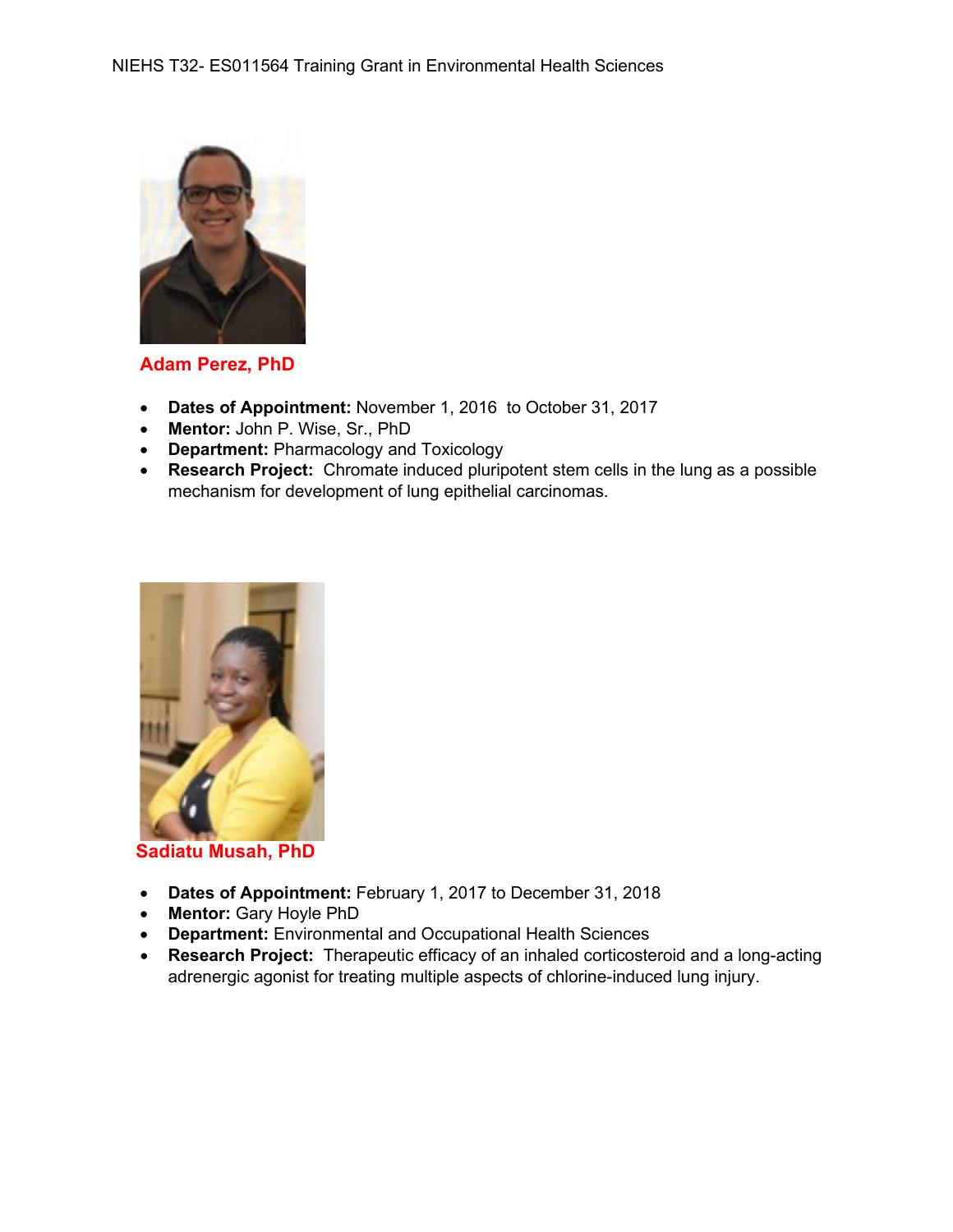

## **Tayler Croom-Perez, PhD**

- **Dates of Appointment:** December 1, 2017 to November 30, 2019
- **Mentor:** John P. Wise, Sr., PhD
- **Department:** Pharmacology and Toxicology
- **Research Project:** Mechanisms of hexavalent chromium-induced carcinogenesis



#### **Banrida Wahlang, PhD**

- **Dates of Appointment:** March 1, 2019 to February 28, 2021
- **Mentor:** Matthew C. Cave, M.D.
- **Department:** Medicine
- **Research Project:** Evaluating mechanisms of sex differences in environmentallyinduced metabolic diseases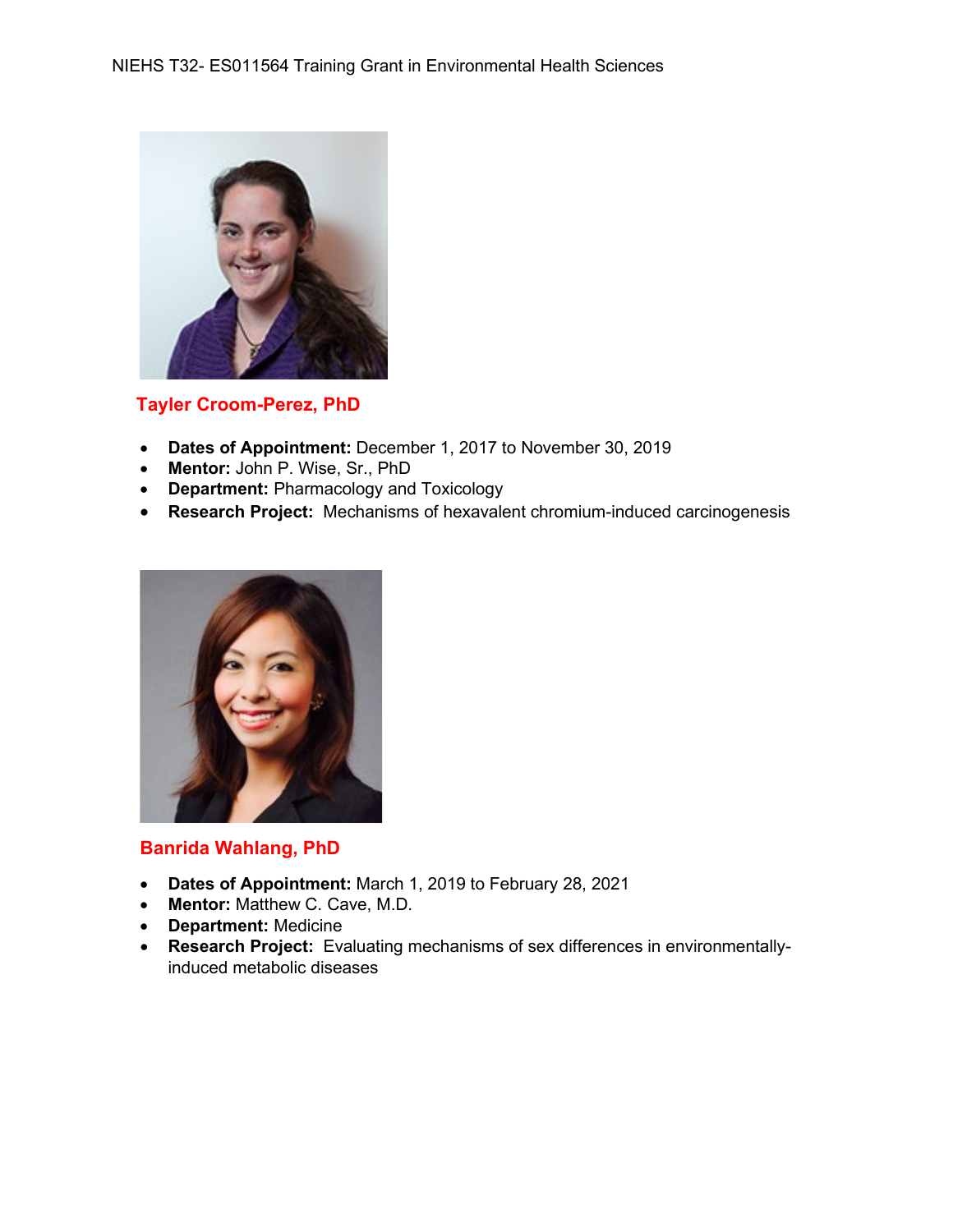

### **Johnny Wise Jr., PhD**

- **Dates of Appointment:** July 1, 2019 to June 30, 2021
- **Mentor:** Lu Cai, M.D., Ph.D.
- **Department:** Pediatrics
- **Research Project:** Chromium-induced DNA strand breaks and alterations in DNA repair exacerbate diabetes-induced cardiotoxicity and neurotoxicity



## **Josiah E. Hardesty, PhD**

- **Dates of Appointment:** December 1, 2019 to April 30, 2020\*.
- **Mentor:** Irina Kirpich, Ph.D.
- **Department:** Medicine
- **Research Project:** RvD1-FPR2 signaling ameliorates alcoholic liver disease

\*T32 appointment ended early to accept individual NIH F32AA027950 postdoctoral fellowship.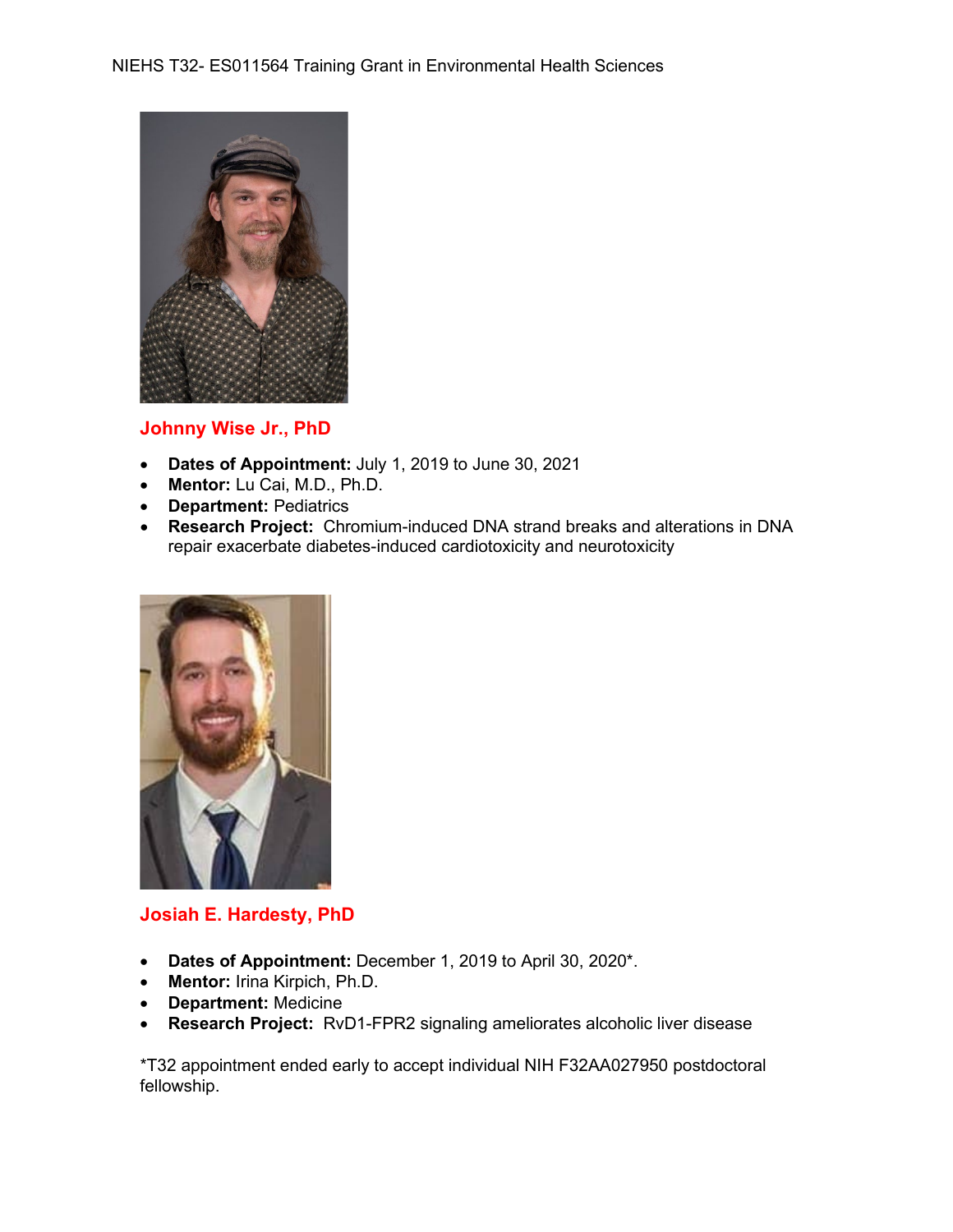

## **James T.F. Wise, PhD**

- **Dates of Appointment:** July 1, 2020 to June 30, 2022
- **Mentor:** David W. Hein, Ph.D.
- **Department:** Pharmacology & Toxicology
- **Research Project:** Role of N-acetyltransferases in heavy metal induced carcinogenesis



## **Alexandra N. Nail, PhD**

- **Dates of Appointment:** March 1, 2021 to present
- **Mentor:** J. Christopher States, Ph.D.
- **Department:** Pharmacology & Toxicology
- **Research Project:** Arsenic-induced Chromosomal Instability and DNA Damage Response Dysregulation